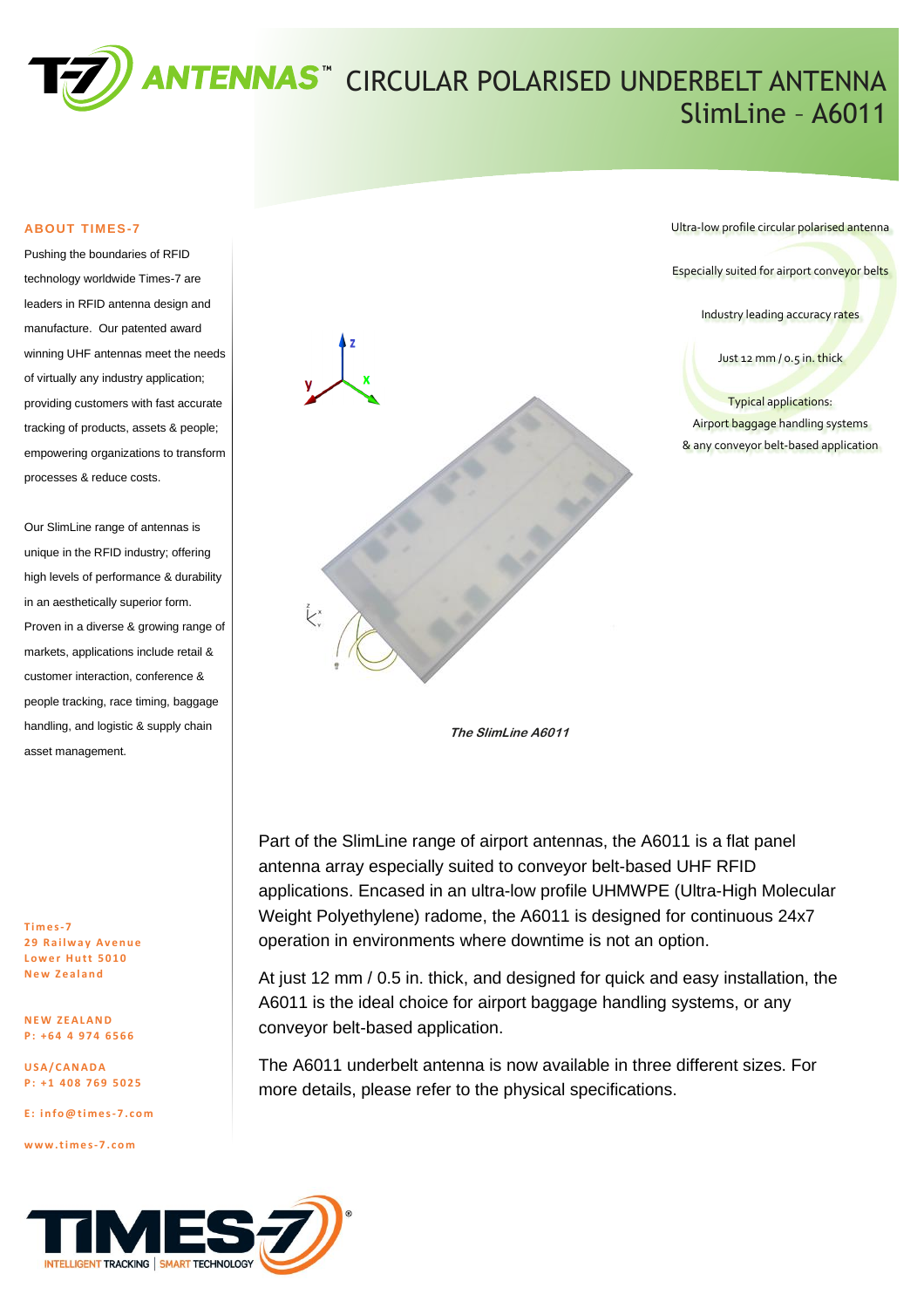

# CIRCULAR POLARISED UNDERBELT ANTENNA SlimLine – A6011

## Specifications

#### *Physical / Environmental Specifications*

|                              | A6011 (1200mm)                                                             | A6011 (1000mm)            | A6011 (800mm)             |  |
|------------------------------|----------------------------------------------------------------------------|---------------------------|---------------------------|--|
| Dimensions (L x W x D):      | 1200 mm x 600 mm x 12 mm                                                   | 1000 mm x 800 mm x 12 mm  | 800 mm x 800 mm x 12 mm   |  |
|                              | 48 in. x 24 in. x 0.5 in.                                                  | 39 in. x 31 in. x 0.5 in. | 31 in. x 31 in. x 0.5 in. |  |
| Weight:                      | 7 kg / 15.4 lbs.                                                           | 8.5 kg / 18.7 lbs         | 8.0 kg / 18.0 lbs         |  |
| Radome Material:             | 3 mm UHMWPE (Ultra-High Molecular Weight Polyethylene)                     |                           |                           |  |
| <b>Environmental Rating:</b> | <b>IP54</b>                                                                |                           |                           |  |
| Operating / Storage          | 0° to +50°C / -30° to +60°C                                                |                           |                           |  |
| Temperature:                 | +32F $^{\circ}$ to +122 $^{\circ}$ F / -22 $^{\circ}$ to +140 $^{\circ}$ F |                           |                           |  |
| Mounting:                    | Affixed directly onto conveyor frame (under conveyor belt)                 |                           |                           |  |
| Connector type / position:   | SMA female side fly lead (300 mm / 11.8 in.)                               |                           |                           |  |

#### *Electrical Specifications*

|                          | A6011 (1200mm)                                  | A6011 (1000mm)  | A6011 (800mm)   |  |
|--------------------------|-------------------------------------------------|-----------------|-----------------|--|
| Frequency Range:         | 865 - 868 MHz / 902-928 MHz                     |                 |                 |  |
| Polarization:            | Circular                                        |                 |                 |  |
| Far-field Gain:          | 11dBic                                          | 10 dBiC         | 10 dBiC         |  |
| Far-field 3dB beamwidth: | 60Deg / 22Deg                                   | 70 Deg / 25 Deg | 70 Deg / 25 Deg |  |
| <b>Axial Ratio</b>       | 2dB (Typical)                                   |                 |                 |  |
| <b>VSWR</b>              | 2 typical                                       | 1.8 typical     | 1.8 typical     |  |
| Front to back ratio:     | $> -22dB$                                       | $> -20dB$       | $> -20dB$       |  |
| Read zone above belt:    | $\leq 900$ mm                                   |                 |                 |  |
| Read zone across belt:   | $\leq$ 1200 mm                                  | $\leq$ 1000 mm  | $\leq$ 180 mm   |  |
| Nominal Impedance:       | 50 $\Omega$                                     |                 |                 |  |
| Anti-static protection:  | Yes (Earthing cable, static dissipative radome) |                 |                 |  |
| Maximum Input Power:     | 3 W                                             |                 |                 |  |

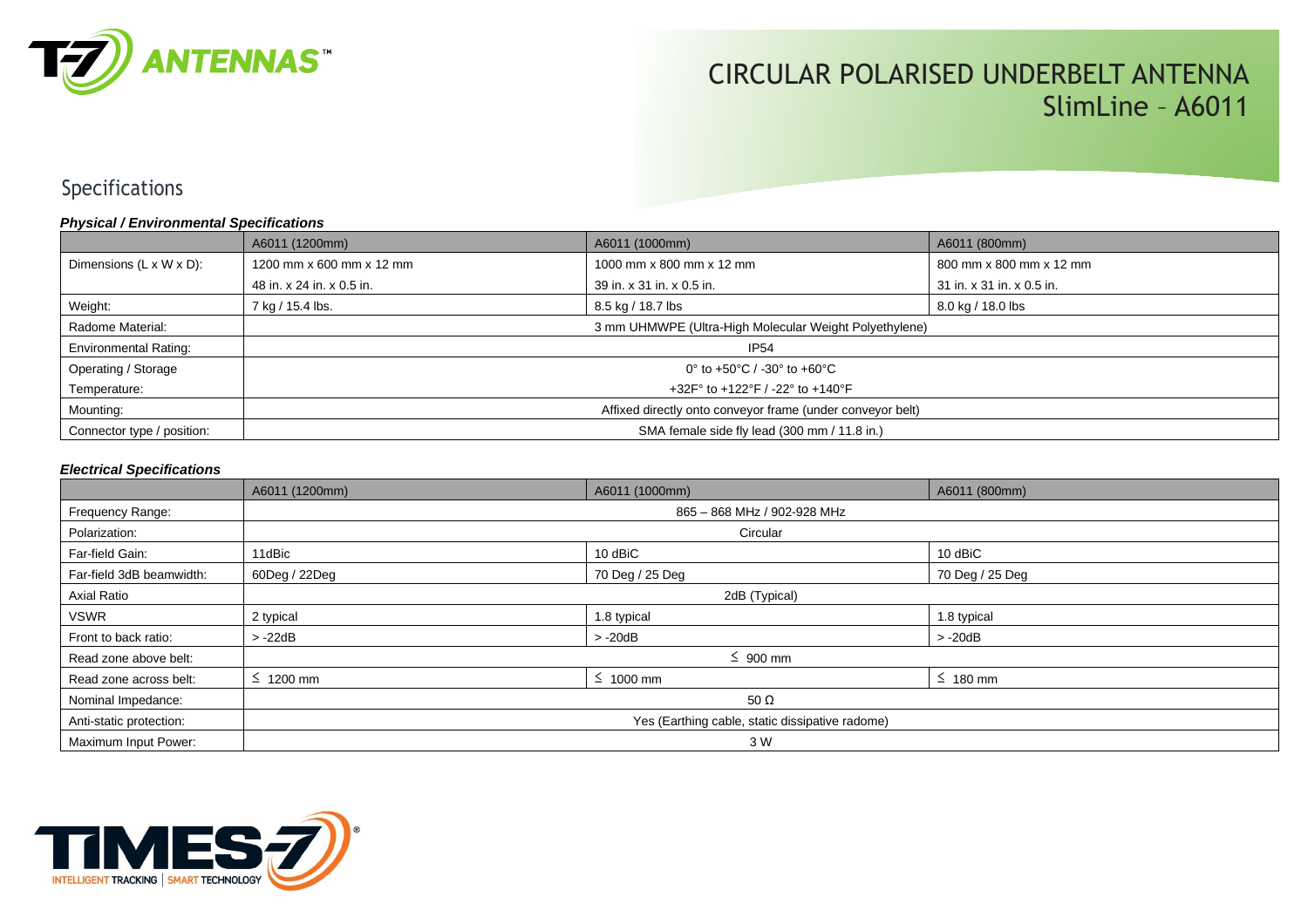

## Ordering Information

| <b>Product Code</b>      | <b>Band</b>       | Part No.      |
|--------------------------|-------------------|---------------|
| A6011 (1200 mm)          | ETSI 864-868 MHz  | 70730         |
|                          | FCC 902-928 MHz   | 70731         |
| A6011 (1000 mm)          | ETSI 864-868 MHz  | 71892         |
|                          | FCC 902-928 MHz   | 71919         |
| A6011 (800 mm)           | ETSI 864-868 MHz  | 71891         |
|                          | FCC 902-928 MHz   | 71906         |
| <b>Cable Accessories</b> | <b>Cable Type</b> | Part No.      |
| Cable 2 m, SMA to RPTNC  | LMR 195 / 240     | 71436 / 71782 |
| Cable 4 m, SMA to RPTNC  | LMR 195 / 240     | 71437 / 71784 |
| Cable 8 m, SMA to RPTNC  | LMR 195 / 240     | 71438 / 71788 |

#### *(please quote both product code & part no.)*

*Electric Field Radiation Patterns*

**A6011 (1200 mm)**



XZ-plane YZ-plane



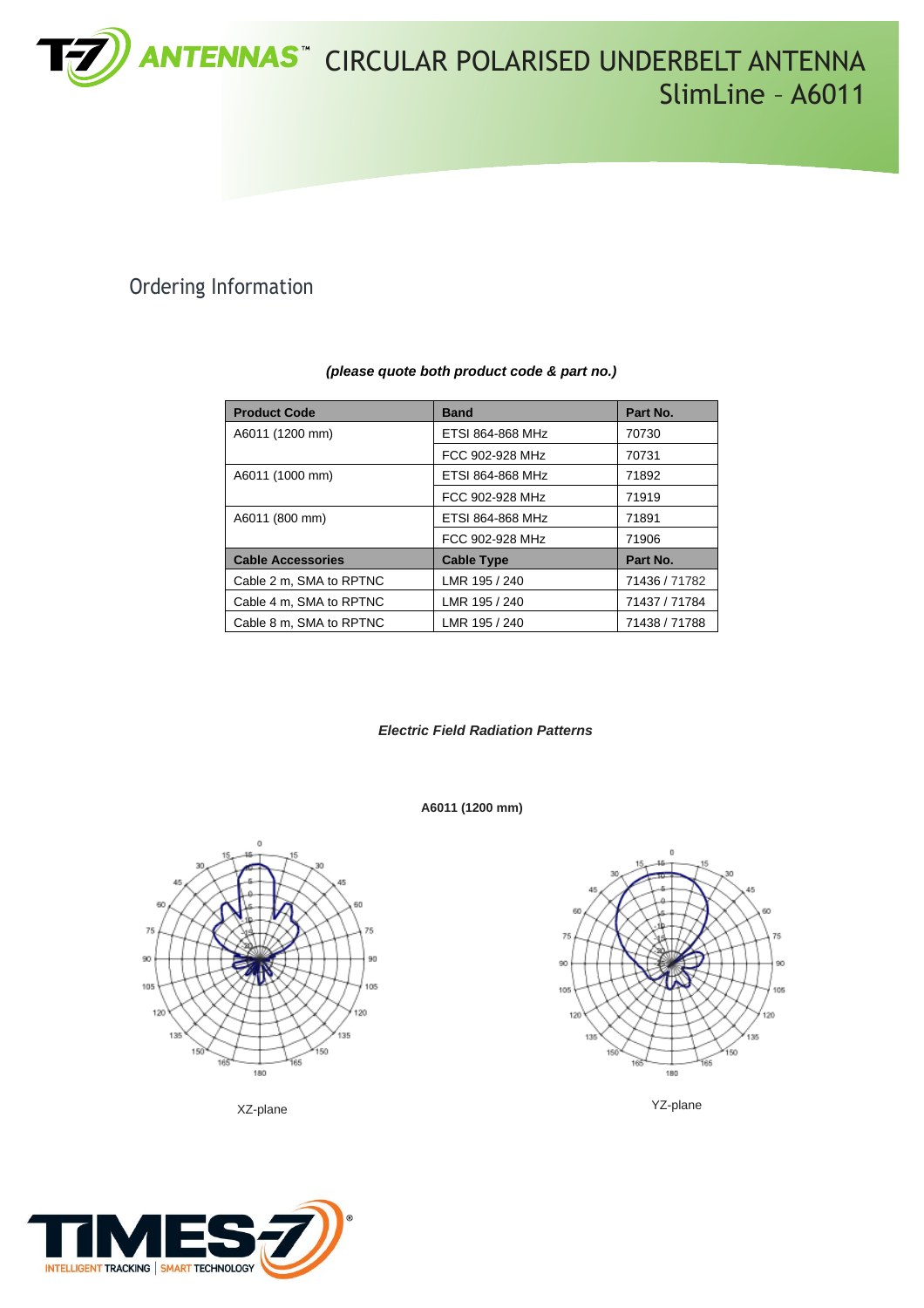

Mounting information: (for more detailed mounting information, please contact [info@times-7.com\)](mailto:info@times-7.com)

The following drawing indicates the drill area for the **A6011 800 mm and 1000 mm.**



Viewed from behind

Mounting information for the **A6011 1200 mm.**



Preferred fastening area on the underbelt antenna is marked with hatched lines and green shading. Two attachment points are provided on the other side of the antenna, but only one can be used at any one time to allow for thermal expansion of the underbelt antenna housing. Alignment notches for the conveyor and cable channels for routing are also shown.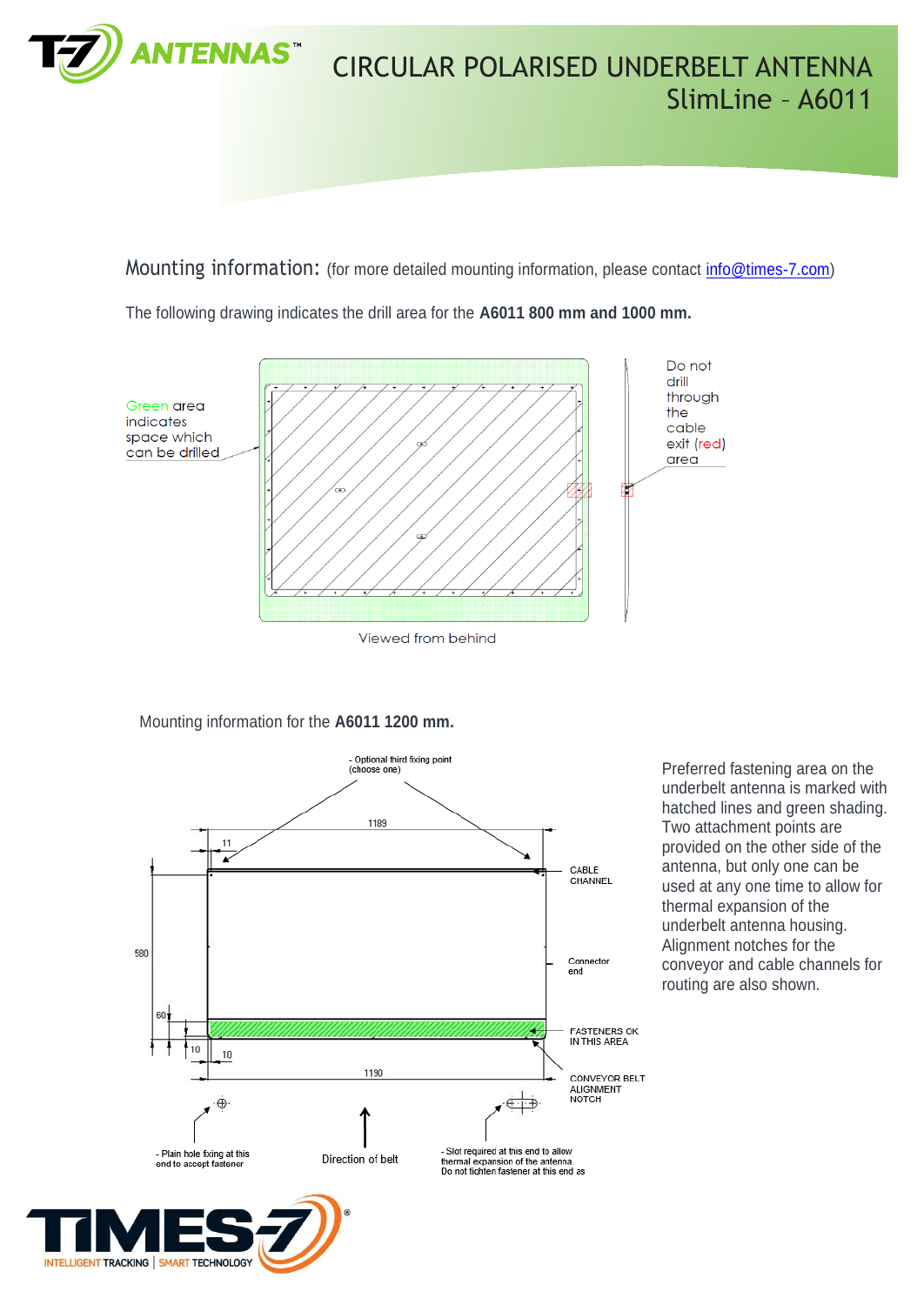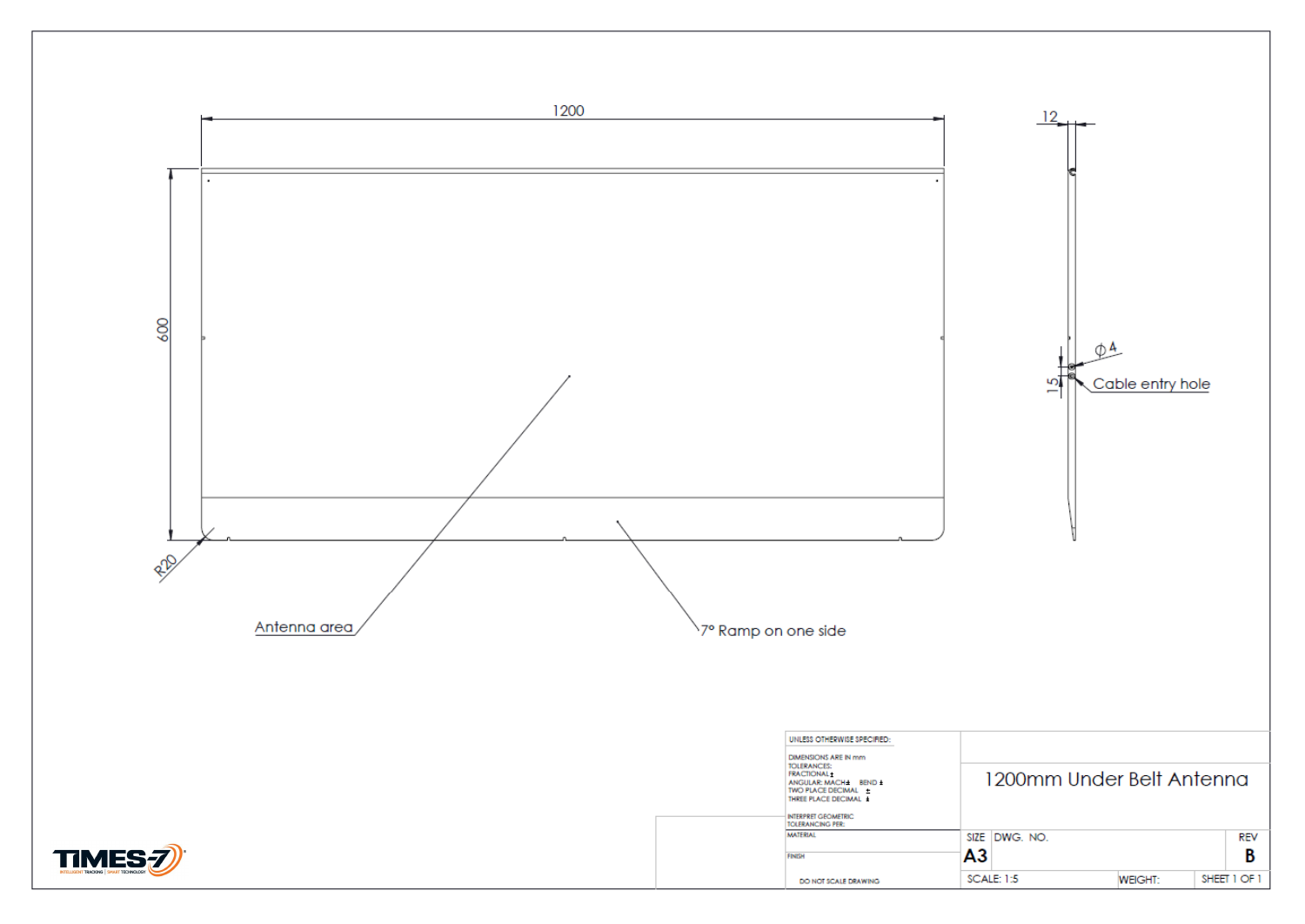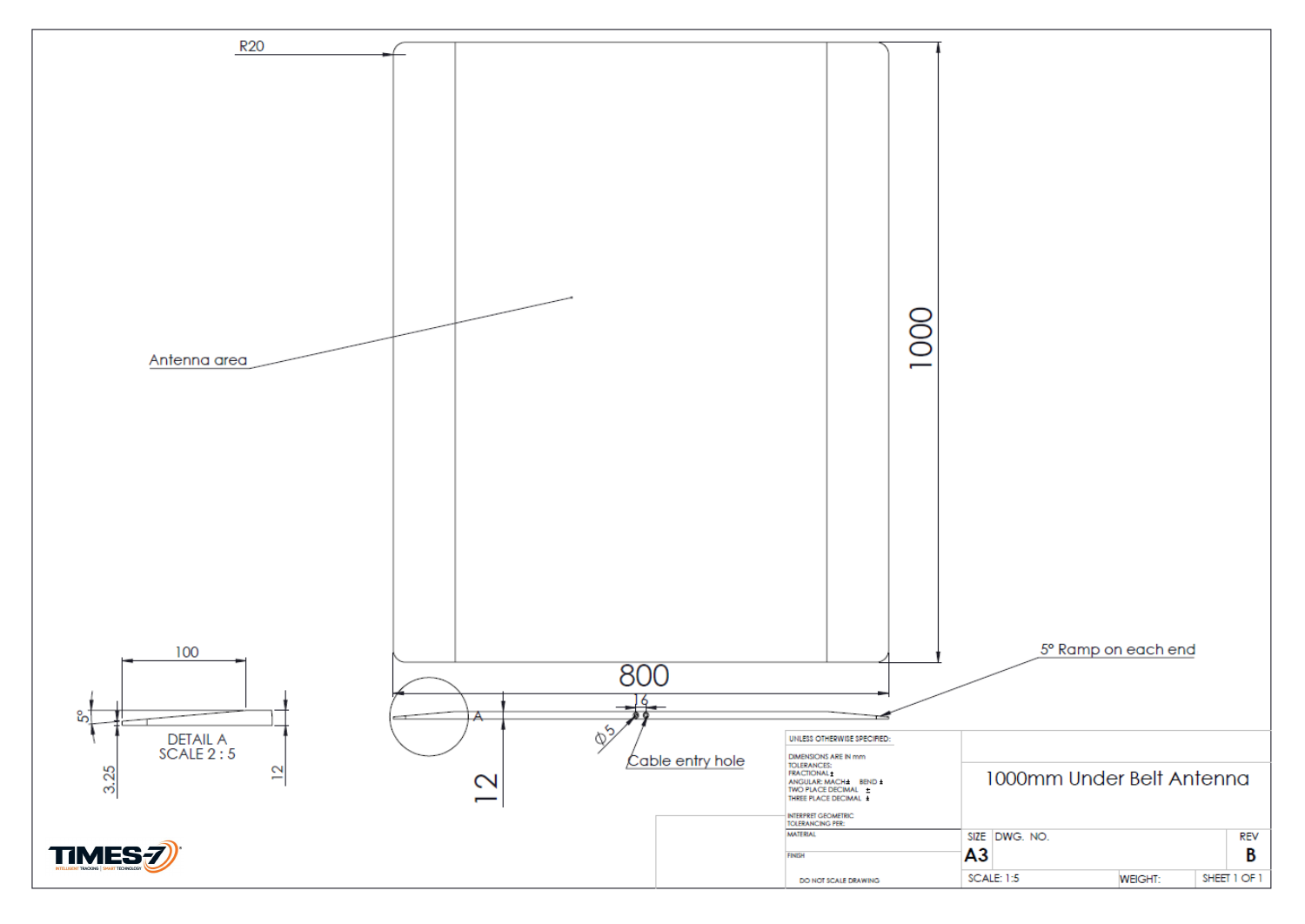